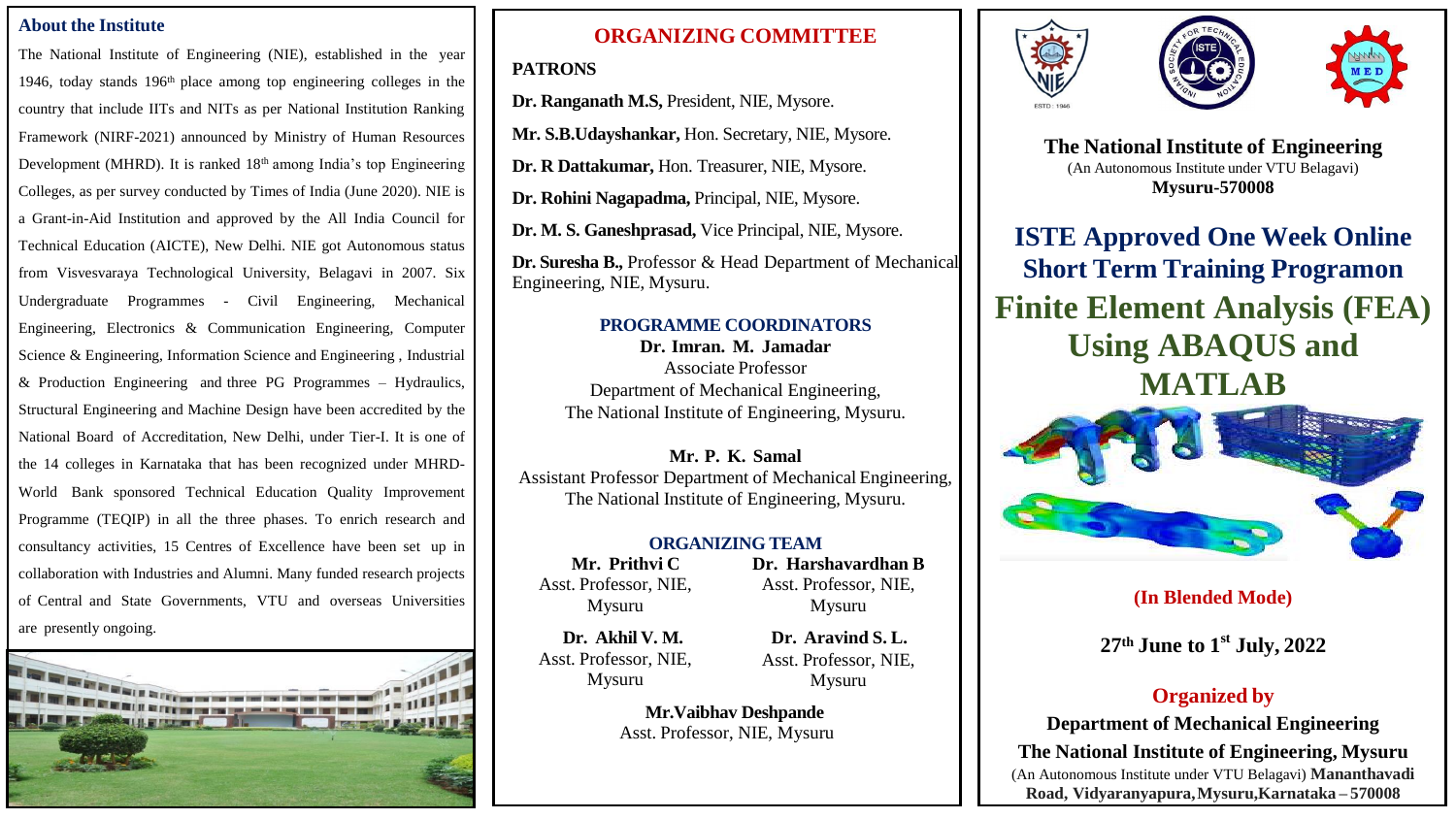#### **About the Department of Mechanical Engineering**

In addition to the B.E. programme, the Department of Mechanical Engineering presently runs three M. Tech programmes under the Autonomous scheme, namely, Industrial Automation & Robotics, Machine Design and Nanotechnology. The department is recognized as "Research Centre" by VTU. The highly qualified faculty is actively engaged in research and consultancy works in the areas of Composite Materials, Automation Technology, Nanotechnology and Renewable Energy Technology. Thanks to their initiative and efforts, the department has secured funding from reputed funding agencies such as the Department of Science & Technology (DST), TEQIP, UGC, AICTE, KCTU, VTU etc., which has resulted in the establishment of several centers of excellence. Some of the notable ones are the Centre for Materials Research (CMR), Centre for Renewable Energy and Sustainable Technologies (CREST), Centre for Nanotechnology (CNT), Centre for Automation Technologies (CAT), CNC Training Centre, etc. NIE started M. Tech programme in **"Machine Design"**, in the year 2014. The uniqueness of this programme lies in curriculum and pattern of education along with state-of-the-art facilities. The students undergo extensive training on major areas of Machine Design including Finite Element Analysis using MATLAB, ANSYS, ABAQUS, OPTISTRUCT, Experimental Modal Analysis using NIDAQ and LABVIEW. The Programme is recently accredited by NBA, New Delhi in 2022.



### **About the STTP**

The one week Online Short Term Training Programme (STTP) on "**Finite Element Analysis Using ABAQUS and MATLAB**" is approved by Indian Society for Technical Education (ISTE) and is being organized by the Department of Mechanical Engineering, Machine Design (MMD), NIE,Mysuru. STTP provides a platform to understand the concept of finite element modeling, the structural analysis for trusses, beams etc. Participants are also expected to make use of 1D spar element, beam element, truss element using modern tools like MATLAB and ABAQUS.

## **Objectives of the STTP**

- To make participants understand the concept of mathematical modeling using finite element method.
- To make participants acquaint the skills of FEA using ABAQUS and MATLAB programming related to mechanical, structural and allied problems.

## **Who can Participate**

• Faculty members of the AICTE approved Institutions, Ph.D. Scholars, P.G. Scholars, Participants from Government, Industry (Bureaucrats/Technicians/Participants from Industry etc.) and staff of host Institution may attend the programme.

## **Topicsto be Covered**

- Mathematical Modeling using Finite element method.
- Finite Element Analysis using 1D Spar element.
- Finite Element Analysis using truss element.
- Finite Element Analysis using beam element
- Finite Element Analysis for dynamic problems
- Finite Element Analysis using 2D/3D elements

#### **Resource Persons**

- **Dr. Roshan Patil,** Asst. Professor, Mechanical Engineering, IIT Jammu.
- **Arun Kumar,** Scientist, ISRO, Trivendrum**.**
- **Mr.Pratik Deshpande,** Manager Technical, EDS Technology, Bangalore.
- **Mr. Sanjay Kokare,** Senior Project Manager, New Holland Tractors, Gurgaon**.**
- **Mr. Balaji N,** Research Scholar, NIT, Trichy
- **►** Mr.Puneeth M L, Team Lead, Infosys Bengalore
- **Mr.P.K.Samal, Assistant Professor,** Mechanical Engineering, NIE, Mysuru
- **Dr. B. Harshavardhan, ,**Assistant Professor, Mechanical Engineering, NIE, Mysuru
- **Dr.I.M.Jamadar,** Associate Professor**,** Mechanical Engineering, NIE, Mysuru

#### **Registration Details**

The participants can register for the programme by making an online payment of **Rs. 472/- (400+18% GST).** (Account Details: **Beneficiary Name: The National Institute of Engineering, Account No: 50100243056071, RTGS/NEFT IFSC: HDFC0002568, Account Branch: K R Mohalla - Mysuru**)

Please upload the details of fee paid and participant details in the following G-form: <https://forms.gle/obRhG6KVYHUsCoQ77>

Participants need to fill out the feedback form of all the sessions and complete the test on the last day to avail the certificate.

**Important Dates Last date for registration: 25th June , 2021**

**Programme Date**: **27th June to 1st July, 2022**

## **Contact Details**

The participants can contact the Coordinators of the STTP for any queries regarding the programme.

**Dr. I. M. Jamadar +91-9860603195 [imjamadar@nie.ac.in](mailto:imjamadar@nie.ac.in)**

**Mr. P. K. Samal +91-9535144563 [prasanta@nie.ac.in](mailto:prasanta@nie.ac.in)**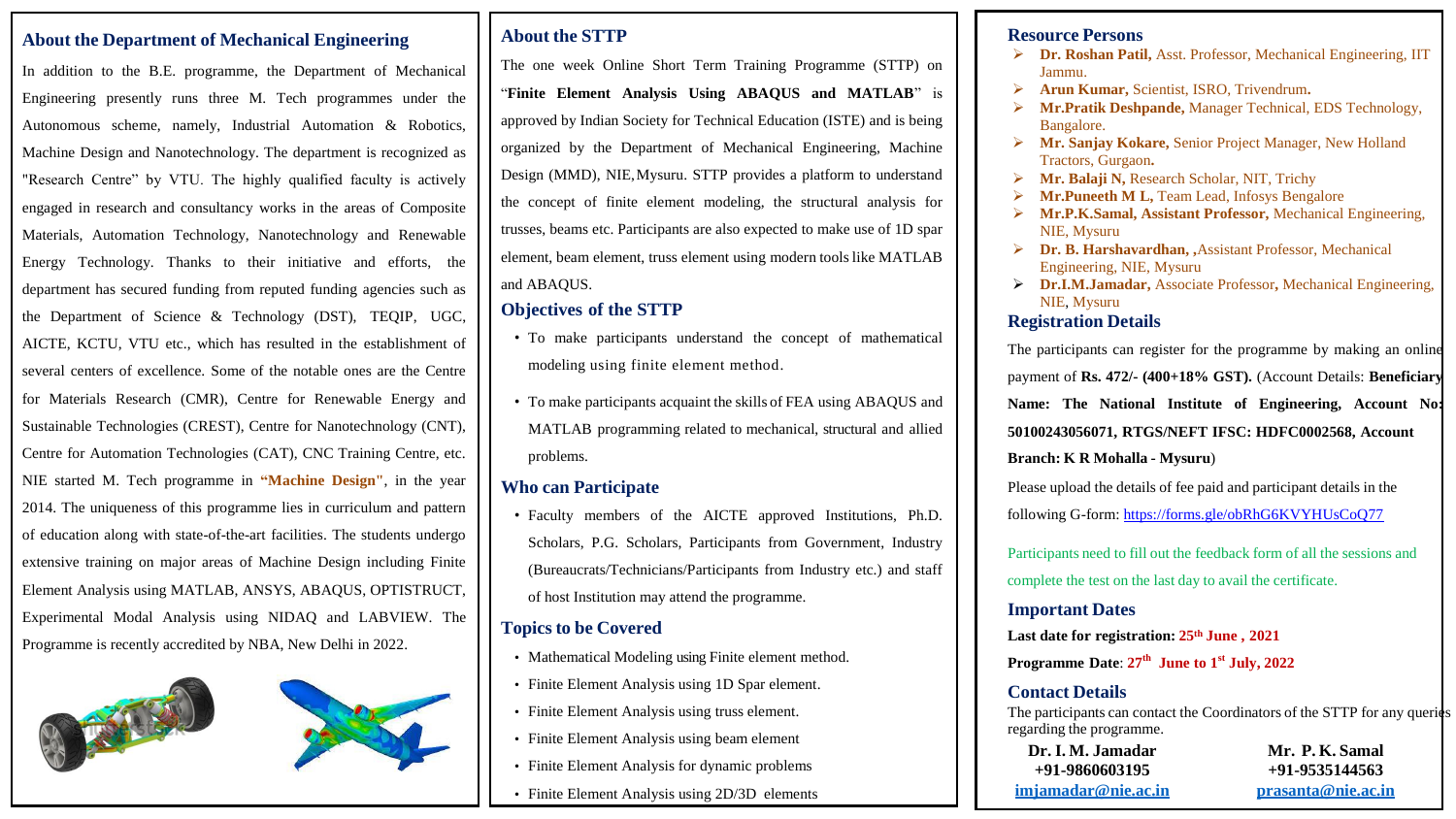





**ISTE Approved One Week Online STTP on Finite Element Analysis (FEA) Using ABAQUS and MATLAB 27th June to 1 st July 2022 Resource Persons & Topic** 

**Session 1: 27/06/2022 [F/N] Introduction of ABAQUS for Finite Element Analysis**

**Resource Person: Mr. Pratik Desphande EDS Technology, Bengaluru**

**Session 3: 28/06/2022 [F/N] FEA of Automotive & Aerospace Applications Using ABAQUS**

**Resource Person: Mr. Puneeth M L Team Lead Infosys, Bengaluru**

**Session 2: 27/06/2022 [A/N] Finite Element Analysis Using 1D Spar & Truss Element in MATLAB**

**Resource Person: Mr. Prasanta Kumar Samal Assistant Professor, NIE Mysuru**

**Session 4: 28/06/2022 [A/N] Modeling of Euler-Bernoulli Beam and Dynamic Problems using MATLAB**

**Resource Person: Dr. Imran Jamadar Associate Professor, NIE Mysuru**

**Session 5: 29/06/2022 [F/N] Modeling Fracture & Failure Analysis in ABAQUS**

**Resource Person: Mr. Balaji N. PhD Research Scholar, NIT, Trichy**